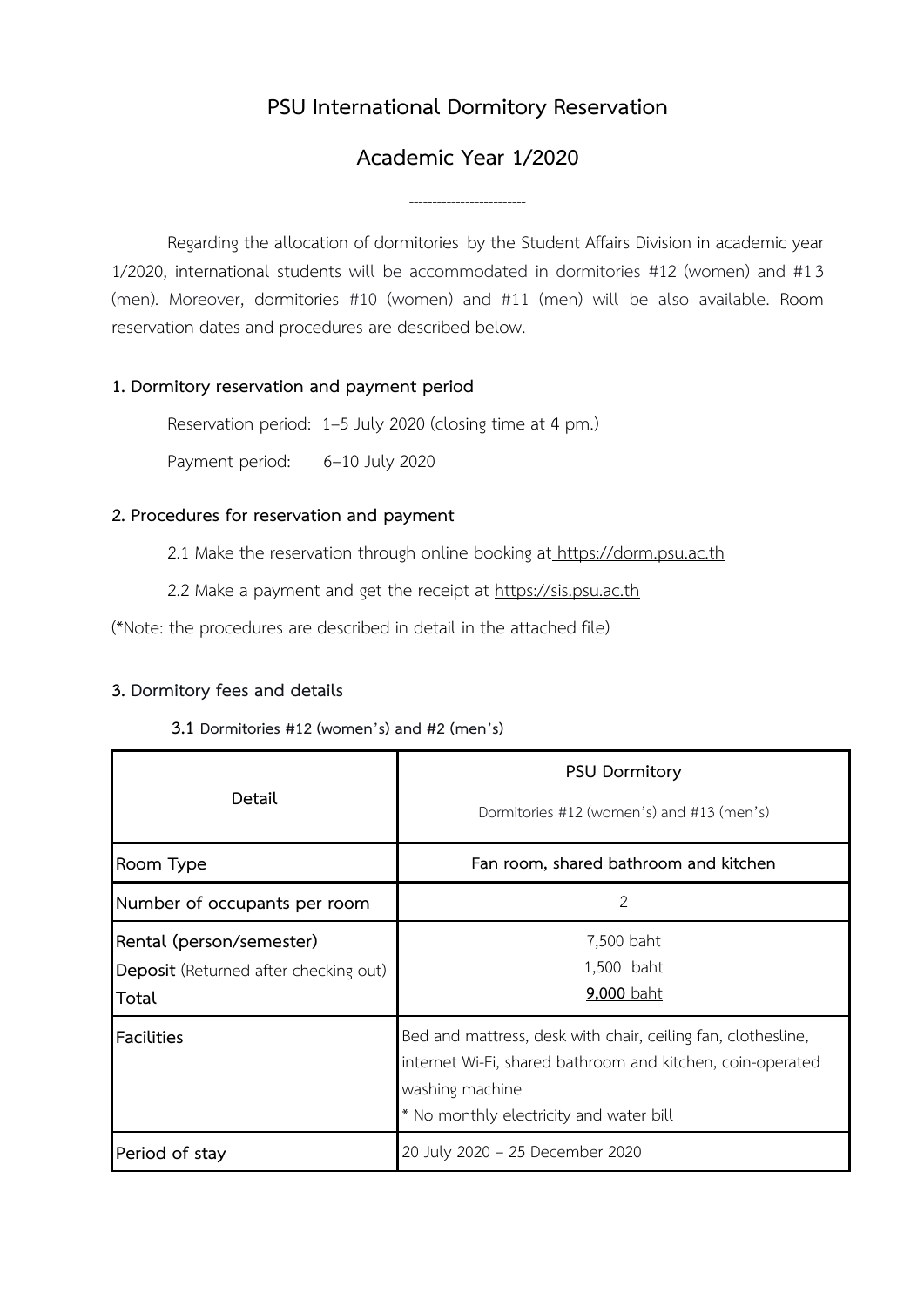| 3.2 Dormitories #10 (women's) and #11 (men's) |  |  |  |
|-----------------------------------------------|--|--|--|
|                                               |  |  |  |

| Detail                                                                          | <b>PSU Dormitory</b><br>#10 (women's) and #11 (men's)                                                                                                                 |                                                 |
|---------------------------------------------------------------------------------|-----------------------------------------------------------------------------------------------------------------------------------------------------------------------|-------------------------------------------------|
| Room Types                                                                      | Fan room                                                                                                                                                              | Air conditioner                                 |
| Number of occupants per room                                                    | 2                                                                                                                                                                     | 2                                               |
| Rental (Person/semester)<br>Deposit (Return after checking out)<br><u>Total</u> | 9,000 Baht<br>1,500 Baht<br><u>10,500 Baht</u>                                                                                                                        | 13,500 Baht<br>1,500 Baht<br><u>15,000 Baht</u> |
| <b>Facilities</b>                                                               | Bed and mattress, desk with chair, clothesline, internet Wi-Fi,<br>private bathroom, coin-operated washing machine<br>* Electricity and water need to be paid monthly |                                                 |
| Period of stay                                                                  | 20 July 2020 - 25 December 2020                                                                                                                                       |                                                 |

## **4. Check-In Procedure**

Students could check-in on 20<sup>th</sup> July 2020, please submit and show bill payments and copy of passport at the dormitory office number 12 (women) and number 13 (men). For staying at dormitory 10–11, please contact the dormitory office 10-11.

## **5. Contact**

For more information, please contact the International Student Office on the 3<sup>rd</sup> floor, President's Office Building, tel. 074-282-968, email: [psuinterdorm@gmail.com,](mailto:psuinterdorm@gmail.com) or contact the Student Dormitory Office, tel. 074-282-681, or the dormitory office 10 – 11, tel. 074-276-778.

\*\*\*\*\*\*\*\*\*\*\*\*\*\*\*\*\*\*\*\*\*\*\*\*\*\*\*\*\*\*\*\*\*\*\*\*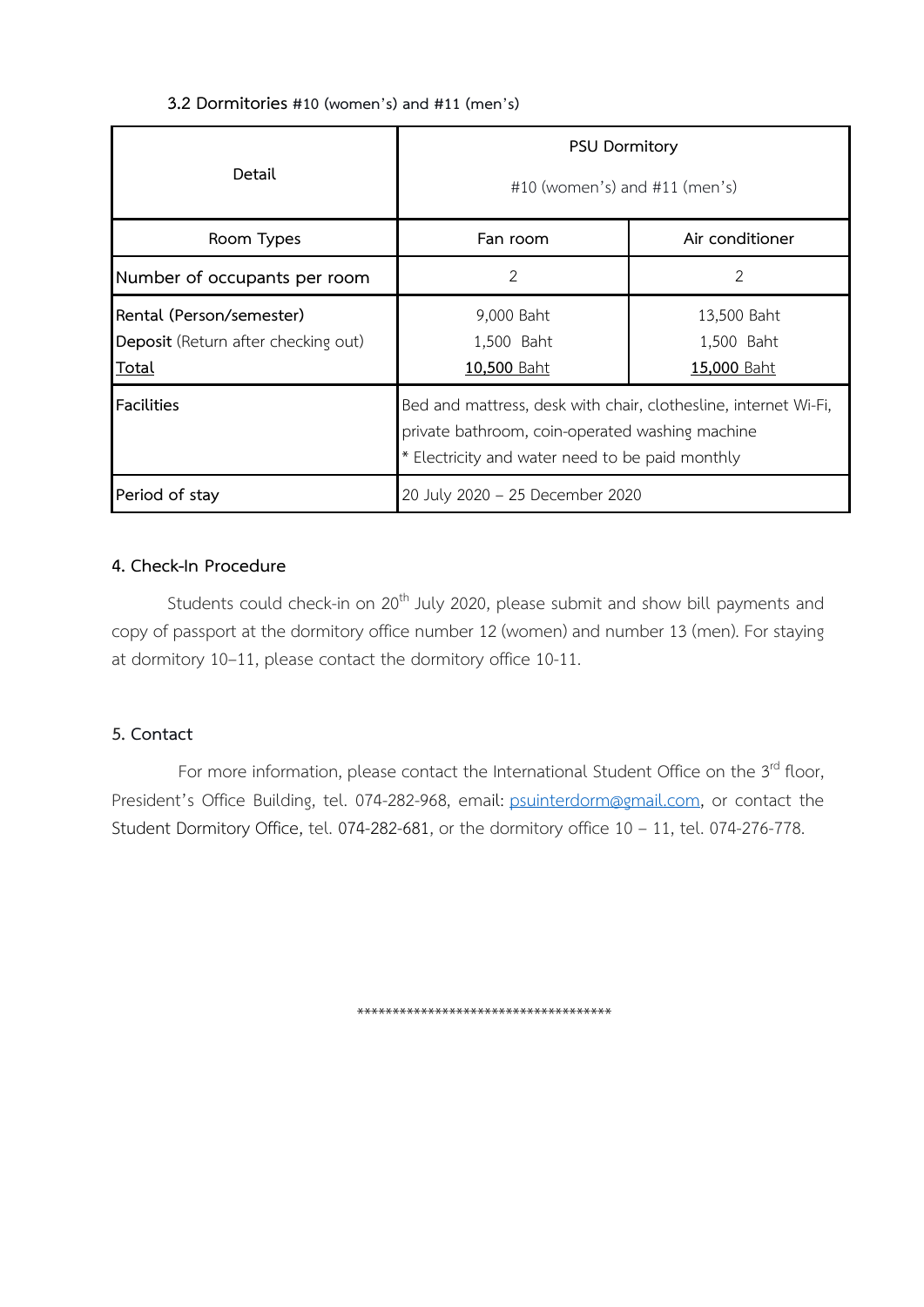# **Dormitory Reservation**

1. Access to website (https://dorm.psu.ac.th)



2. Login with PSU Passport



3. Click on the 'Dormitory Reservation'

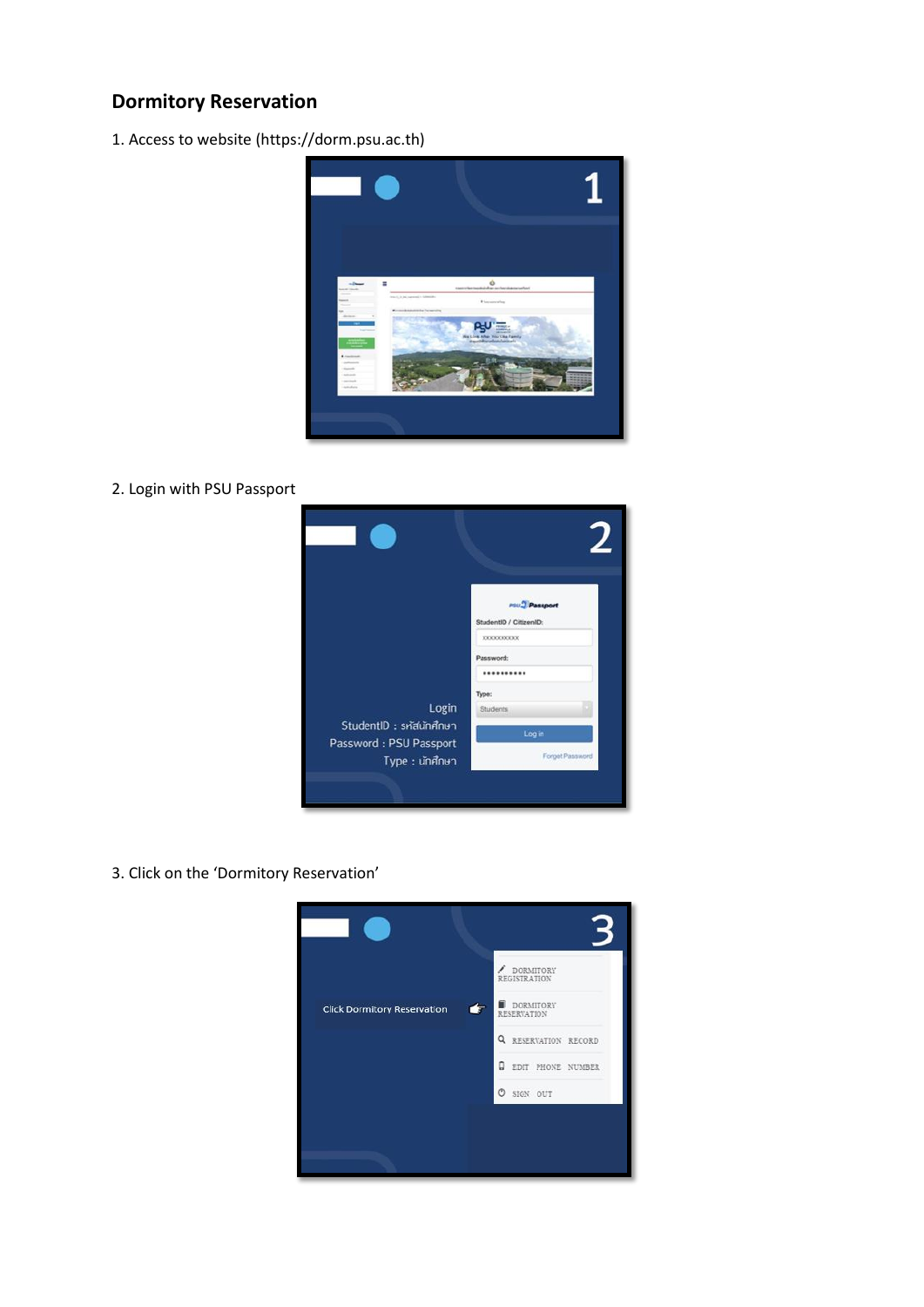- 4. Fill your correct phone number
- **Note**: In case the dormitory has an emergency call but cannot contact to the student, the dormitory will not be responsible for any cases.

| <b>Phone Number</b>                                                                     |  |
|-----------------------------------------------------------------------------------------|--|
| $<<$ Back<br><b>Edit Phone Number</b>                                                   |  |
| XXXXXXXXXX<br>Confirm                                                                   |  |
| © Prince of Songkla University. ระบบการจัดการหอพัก<br>นักศึกษา มหาวิทยาลัยสงขลานครินทร์ |  |
|                                                                                         |  |

5. Select the Dormitory and select room number.



6. Check your details according to the room number and the dormitory fee.

**Note:** Please do not close the page before your reservation complete.

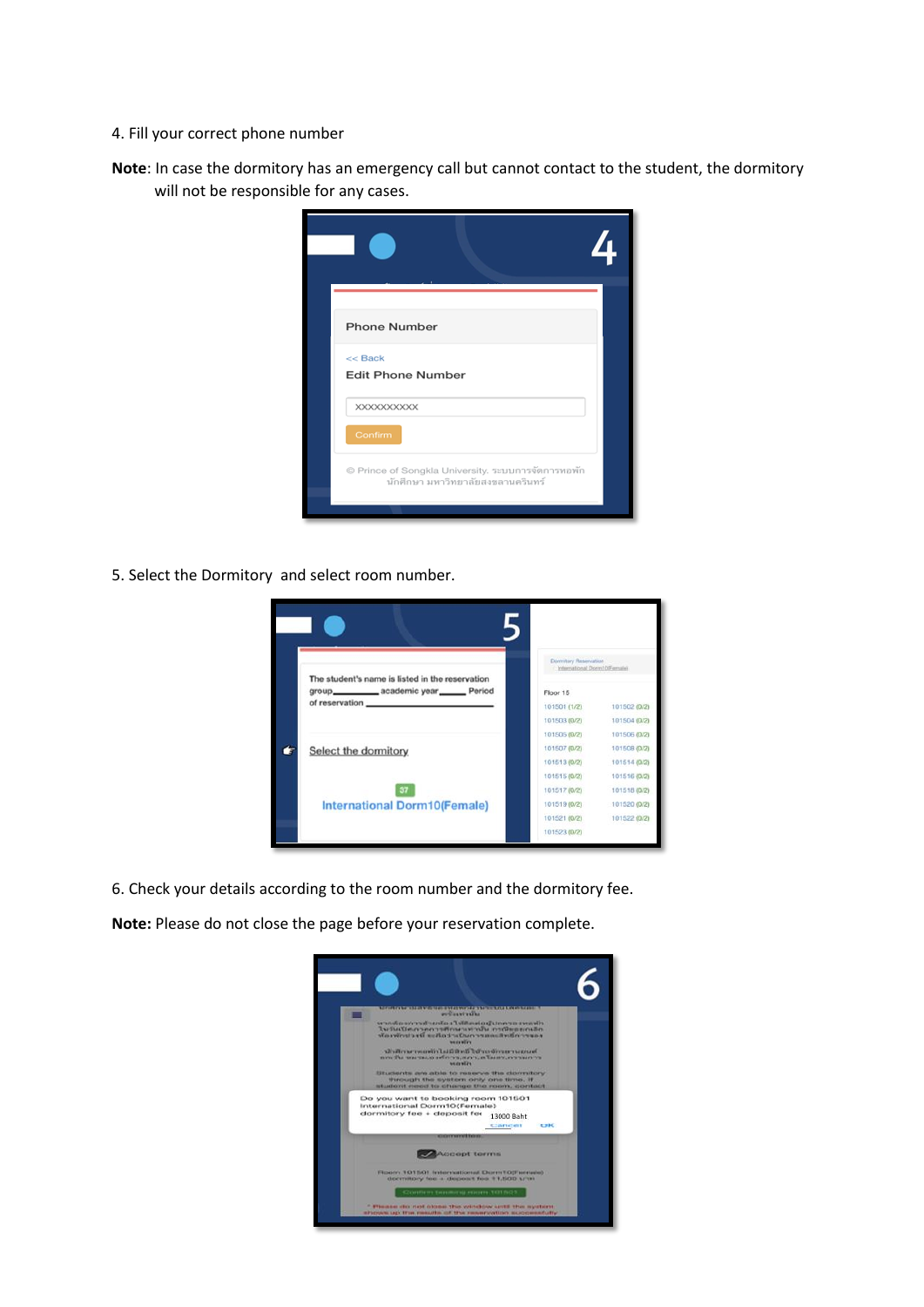## **Dormitory Payment Procedures**

1. Access to website [\(http://sis.psu.ac.th\)](http://sis.psu.ac.th/) and Sign in with PSU passport to print bill payment.



2. Click on the 'Financial Information' button.

| Student Information System > Student<br><b>STUDENT</b> |                              |                            |
|--------------------------------------------------------|------------------------------|----------------------------|
| <b>Registration</b>                                    | <b>Search</b>                | <b>Student Information</b> |
| · Online Registration                                  | · Search Subject             | · General Information      |
|                                                        | · Search Student             | • Personal Information     |
|                                                        | · Search Lecturer Timetable  | • Registration Result      |
|                                                        |                              | · Grade                    |
|                                                        |                              | • Thesis/Minor-Thesis      |
| <b>Services</b>                                        | <b>Financial Information</b> | · Class Schedule           |
| · Study Result Simulation                              | · About Finance              | • Examination Schedule     |
| · Sign On History                                      |                              |                            |
|                                                        |                              |                            |

3. Click on the 'Payment'

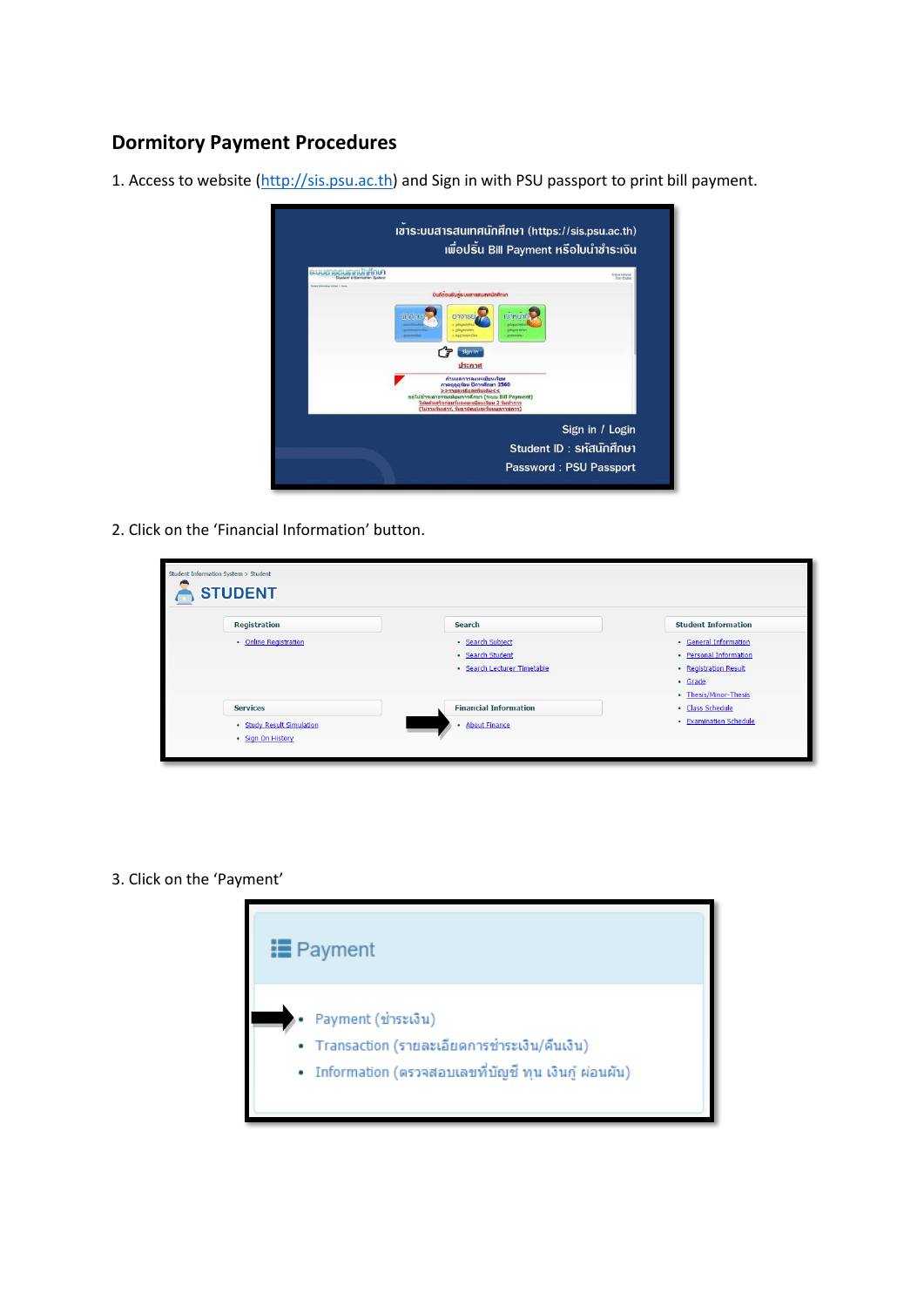4. Click on the 'Dormitory fees' button.

| <b>s:UU@1S@UINAUNANO1</b><br><b>Student Information System</b>                                                                                                                     |                      |
|------------------------------------------------------------------------------------------------------------------------------------------------------------------------------------|----------------------|
| Student Information System > FMIS Student > Payment<br>นักศึกษา<br><b>General Info</b>                                                                                             | <b>Student Info.</b> |
| ิภาคการศึกษา ⊺ ▼ ปีการศึกษา 2563<br>ช้ำระเงิน รายการ ∣ด่าธรรมเนียมหอพัก (Domitory Fee) ▼  <br>ทำรายการชำระเงิน<br>กรุณาระบุรายการชำระเงิน และ ภาคการศึกษา/ปีการศึกษา ก่อนตำเนินการ |                      |
|                                                                                                                                                                                    |                      |

Please select following details **ONLY!**, as we usually found the students make mistake in this step<sup>\*\*</sup>

Select: 1. Dormitory Fee

- 2. Semester: 1
- 3. Academic Year: 2563

 $C$ lick on the 'Bill payment' button (ทำรายการชำระเงิน)

5. Check the cost of bill payment.

If any problems, please contact to telephone number 074-282968 (office time)

Simply click on the 'Accept' button.

| กาคการศึกษา : 1 / 2561<br>รายอะเอียดค่าไข่ร่าย ค่าจรรมเนียมหลพัก (Description)<br>Variation (Amount)<br>disessificunation<br>3,500.00 unw<br>รวมค่าไม้ร่าย ตำรรรมเพื่อมหลพัก(Total)<br>3,500.00 t/1H<br>charamerishedurum<br>0.00 UTM<br>รำนวนเว็บที่จอคืน (อยู่ฉพรางดำเนินการ)<br>$0.00 \, \text{m}$<br>จำนวนเงินที่ต้องชำระ<br>3.500.00 um<br>กาคการศึกษา : 1 / 2561<br>วิธีการช่วระเงิน<br>* Bill Payment<br>รานวนเงินที่ต้องการปาระ<br>3.500.00 anno | – ตรวจเช็คจำนวนเงินที่ต้องชำระ ซึ่งจะแสดงจำนวนเงินค่าหอพัก<br><b>000 marks: Funklengins: www.combination</b> 0.000 mm <sup>0.00</sup><br>malsaaliidumsüdisevaw<br><b>Hanuarhefim 074-232331 (Sunsecutions)</b><br>– คลิท : ตกลง<br>ช่าระเงิน รายการ ตายแต่ยเพอโก " ภาคการศึกษา x " ปีการศึกษา xxxx<br>: เคขที่บัญชีธนาคาร(Bank Account Number): ไม่มีข้อมูล(Record Not Found) | uluminmarnin |
|----------------------------------------------------------------------------------------------------------------------------------------------------------------------------------------------------------------------------------------------------------------------------------------------------------------------------------------------------------------------------------------------------------------------------------------------------------|-------------------------------------------------------------------------------------------------------------------------------------------------------------------------------------------------------------------------------------------------------------------------------------------------------------------------------------------------------------------------------|--------------|
|                                                                                                                                                                                                                                                                                                                                                                                                                                                          |                                                                                                                                                                                                                                                                                                                                                                               |              |
|                                                                                                                                                                                                                                                                                                                                                                                                                                                          |                                                                                                                                                                                                                                                                                                                                                                               |              |
|                                                                                                                                                                                                                                                                                                                                                                                                                                                          |                                                                                                                                                                                                                                                                                                                                                                               |              |
|                                                                                                                                                                                                                                                                                                                                                                                                                                                          |                                                                                                                                                                                                                                                                                                                                                                               |              |
|                                                                                                                                                                                                                                                                                                                                                                                                                                                          |                                                                                                                                                                                                                                                                                                                                                                               |              |
|                                                                                                                                                                                                                                                                                                                                                                                                                                                          |                                                                                                                                                                                                                                                                                                                                                                               |              |
|                                                                                                                                                                                                                                                                                                                                                                                                                                                          |                                                                                                                                                                                                                                                                                                                                                                               |              |
|                                                                                                                                                                                                                                                                                                                                                                                                                                                          |                                                                                                                                                                                                                                                                                                                                                                               |              |
|                                                                                                                                                                                                                                                                                                                                                                                                                                                          |                                                                                                                                                                                                                                                                                                                                                                               |              |
| ภาคการศึกษา : 1 / 2561<br>วิธีการชำระเงิน<br>* Bill Payment                                                                                                                                                                                                                                                                                                                                                                                              |                                                                                                                                                                                                                                                                                                                                                                               |              |